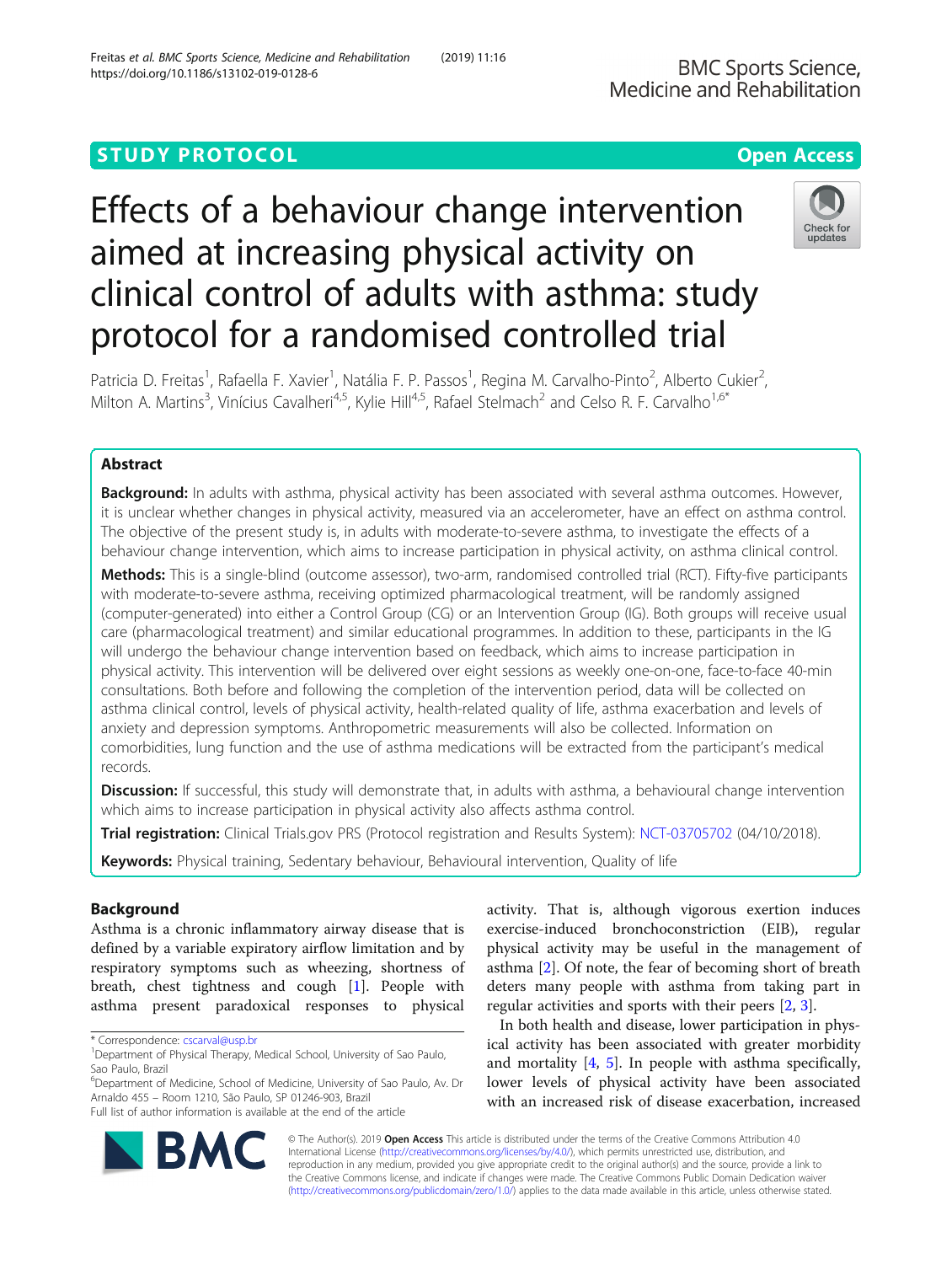frequency of medical visits and higher health care utilization [[2,](#page-7-0) [4\]](#page-7-0). Therefore, the Global Initiative for Asthma (GINA) recommends that people with asthma engage in regular physical activity in order to improve their general health [\[1](#page-7-0)]. Several studies have reported the benefits of supervised exercise training on a broad range of outcomes in people with asthma such as disease exacerbation, clinical control, airway inflammation, psychosocial symptoms and exercise capacity  $[6-11]$  $[6-11]$  $[6-11]$  $[6-11]$  $[6-11]$ . These well-resourced studies may have limited application in regions that do not offer a program of supervised exercise training to people with asthma. Therefore, the current study plans to explore an alternative approach in which participants with asthma will engage in a behaviour change program which aims to increase participation in physical activity to produce health benefits and to improve asthma control.

Increasing participation in physical activity in daily life requires a conscious behaviour change [[12](#page-7-0)]. According to some psychosocial models, behaviour change techniques that have shown promise build on participant confidence or self-efficacy to demonstrate the desired behaviour. Individual behaviour change techniques that have shown promise include; (i) education about why the change is worthwhile, (ii) action planning and, (iii) improving social support  $[13-15]$  $[13-15]$  $[13-15]$  $[13-15]$ . Therefore, behaviour interventions should include behaviour change techniques, such as self-monitoring, individual goal setting, feedback on behaviour, problem-solving coping planning and behaviour contract  $[16]$ . Others approaches (motivational interviewing) and considerations (managing relapses) are also important to overcome barriers and encourage adherence to the regimen [\[14](#page-7-0), [17](#page-7-0)].

A significant number of studies have investigated the effects of behaviour interventions on physical activity in people with chronic obstructive pulmonary disease (COPD) [[18\]](#page-7-0). However, to the best of our knowledge, only one study has investigated changes in physical activity in people with asthma [[19](#page-7-0)]. At enrolment of that study, all patients were instructed in the benefits of physical activity, were given a pedometer, and made a contract to be more physically active. Patients in the intervention group also received instruction in linking positive affect and self-affirmation to physical activity. The authors concluded that a multiple-component protocol was effective at increasing physical activity in people with asthma, but an intervention to increase positive affect and self-affirmation was not effective within this protocol  $[19]$  $[19]$  $[19]$ . Despite the novelty of this study, we can consider it has two bias. First, it was conducted in people with mild to moderate asthma, who had minimal impairment in physical fitness and minimal number of comorbidities. Previous studies have demonstrated that patients with more severe asthma seem to obtain the greatest benefit from exercise training [\[8,](#page-7-0) [20,](#page-7-0) [21](#page-7-0)]. Second, physical activity was quantified by using a questionnaire that can present a recall bias [\[19\]](#page-7-0). In addition, the study did not assess sedentary behaviour (SB), which has been associated with negative health consequences [\[22\]](#page-7-0).

In the past several years, sedentary behaviour (SB) has received considerable attention due its association with the increased risk for all-cause mortality in the general population  $[22]$  $[22]$ . SB is defined as any activities or behaviours (other than sleep) that are characterized by low energy expenditure ( $\leq 1.5$  MET, metabolic equivalent of task), including activities such as sitting, reclining or being in a lying position [[23](#page-7-0)]. Even patients with COPD who perform the recommended 150-min of MVPA per week spent most of their time engaged in sedentary behaviour or in light intensity PA [\[24](#page-7-0)]. In patients with asthma, a higher sedentary time has been associated with decreased exercise capacity and asthma control [\[25](#page-7-0)]; however, strategies to reduce the time in SB in this population remains largely unknown.

The main objective of the present study is, in adults with moderate-to-severe asthma, to investigate the effects of a behaviour change intervention, which aims to increase participation in physical activity, on asthma clinical control. Changes in sedentary behaviour, sleep, health-related quality of life and psychosocial symptoms will be also evaluated to better understand how physical activity might influence asthma control. Our hypothesis is that the behaviour intervention will be effective at increasing physical activity levels and improving clinical control in adults with asthma.

# Methods/design

# Participants

The study will include adults, aged 18 to 60 years, with moderate or severe persistent asthma [\[1](#page-7-0)], clinically stable disease (without hospitalizations, emergency care or medication changes for at least 30 days), who have been undergoing medical treatment for at least 6 months [\[8](#page-7-0)]. Patients will be required to report that they are not meeting the current guidelines for sufficient physical activity (i.e. performing < 150 min of moderate to vigorous physical activity per week) [\[26](#page-7-0)] and should have uncontrolled asthma according to the asthma control questionnaire (i.e. ACQ score  $> 1.5$ ) [[27\]](#page-7-0). The exclusion criteria will comprise the presence of any underlying lung condition other than asthma; significant cardiovascular or musculoskeletal disease that may compromise the participant's capacity to participate in physical activity; active cancer; and uncontrolled hypertension or diabetes. People who are participating in other research studies, those who are unable to understand our questionnaire, as well as pregnant women, smokers or exsmokers  $(≥ 10$  pack-years), will also be excluded.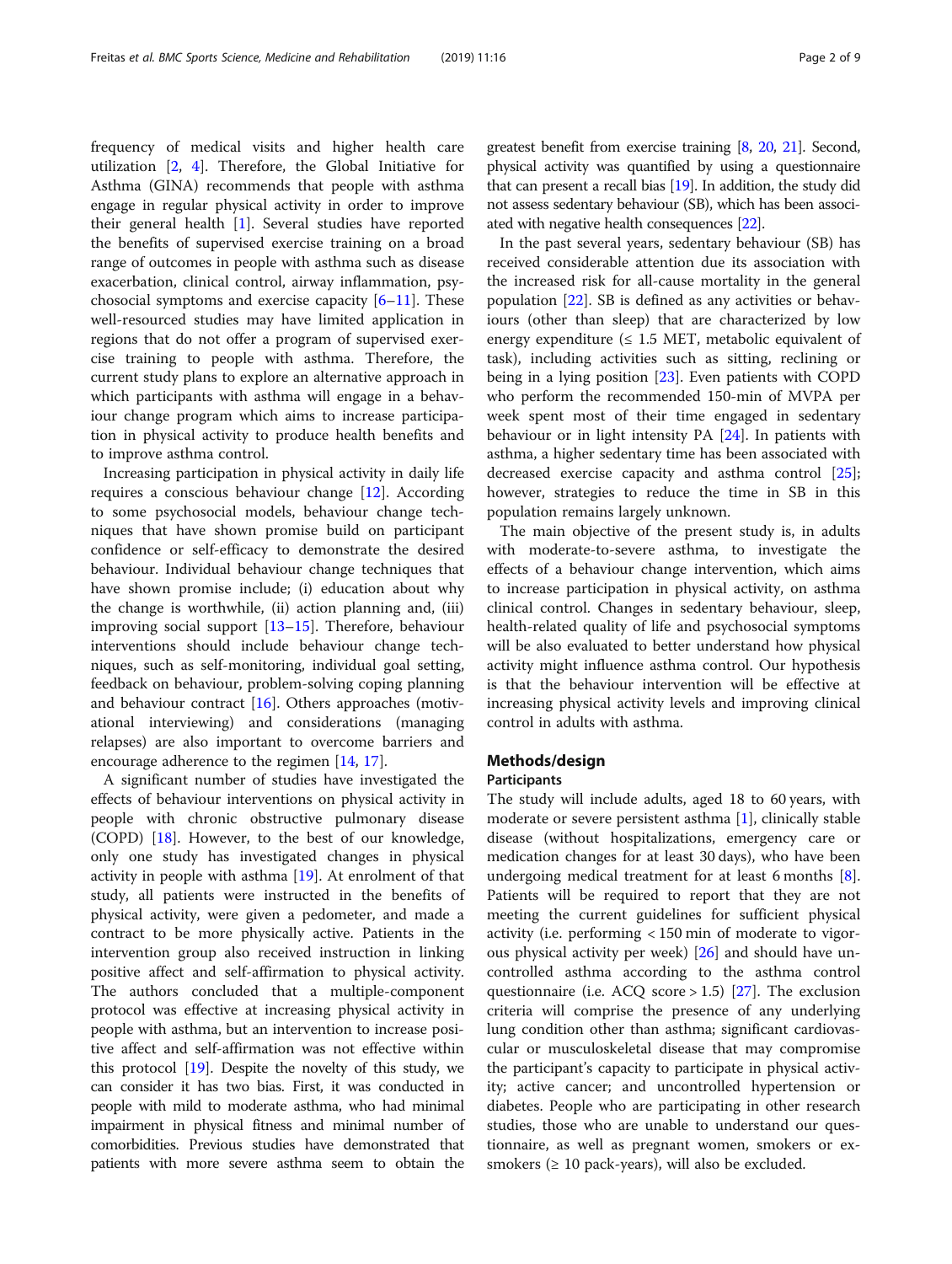# Study setting

Participants will be recruited from an outpatient asthma clinic at a University Hospital in São Paulo. The Hospital Research Ethics Committee of the University of São Paulo has approved the study (66375617.1.0000.0068), and all of the patients will provide written informed consent before participating. This study has been registered on Clinical Trials.gov PRS (Protocol registration and Results System): NCT-03705702 (04/10/2018).

## Experimental design

This is a single-blind (outcome assessor), two-arm, randomised controlled trial (RCT). Adults with asthma will be invited to participate in the study after a regular medical visit, and asthma pharmacotherapy will be maintained during the intervention. All of the eligible participants will be randomly assigned to either a control group (CG) or an intervention group (IG). Both groups will receive usual care (pharmacological treatment) and similar educational programmes. In addition to these, participants in the IG will undergo the behaviour intervention based on feedback, which aims to increase participation in physical activity. Both before and following the completion of the intervention period, data will be collected on asthma clinical control, levels of physical activity, health-related quality of life, asthma exacerbation, levels of anxiety and depression symptoms. Anthropometric measurements will also be collected. Information on comorbidities, lung function and the use of asthma medications will be extracted from the participant's medical records. The protocol foresees has 12 weeks including 8 weeks of intervention and 4 weeks of evaluation (2 weeks before and 2 after the intervention). The study flow diagram is presented in Fig. 1 and the study schedule in Table [1](#page-3-0).

# Randomisation and blinding

The randomisation sequence will be computer-generated and implemented by an investigator who is unaware of the sequence and is not involved in recruitment, assessment or treatment. The randomisation sequence will be concealed using opaque envelopes that are sequentially numbered as previously described [[28](#page-7-0)]. Each envelope will correspond to one of the two study groups, and an envelope will be picked by the participant after the



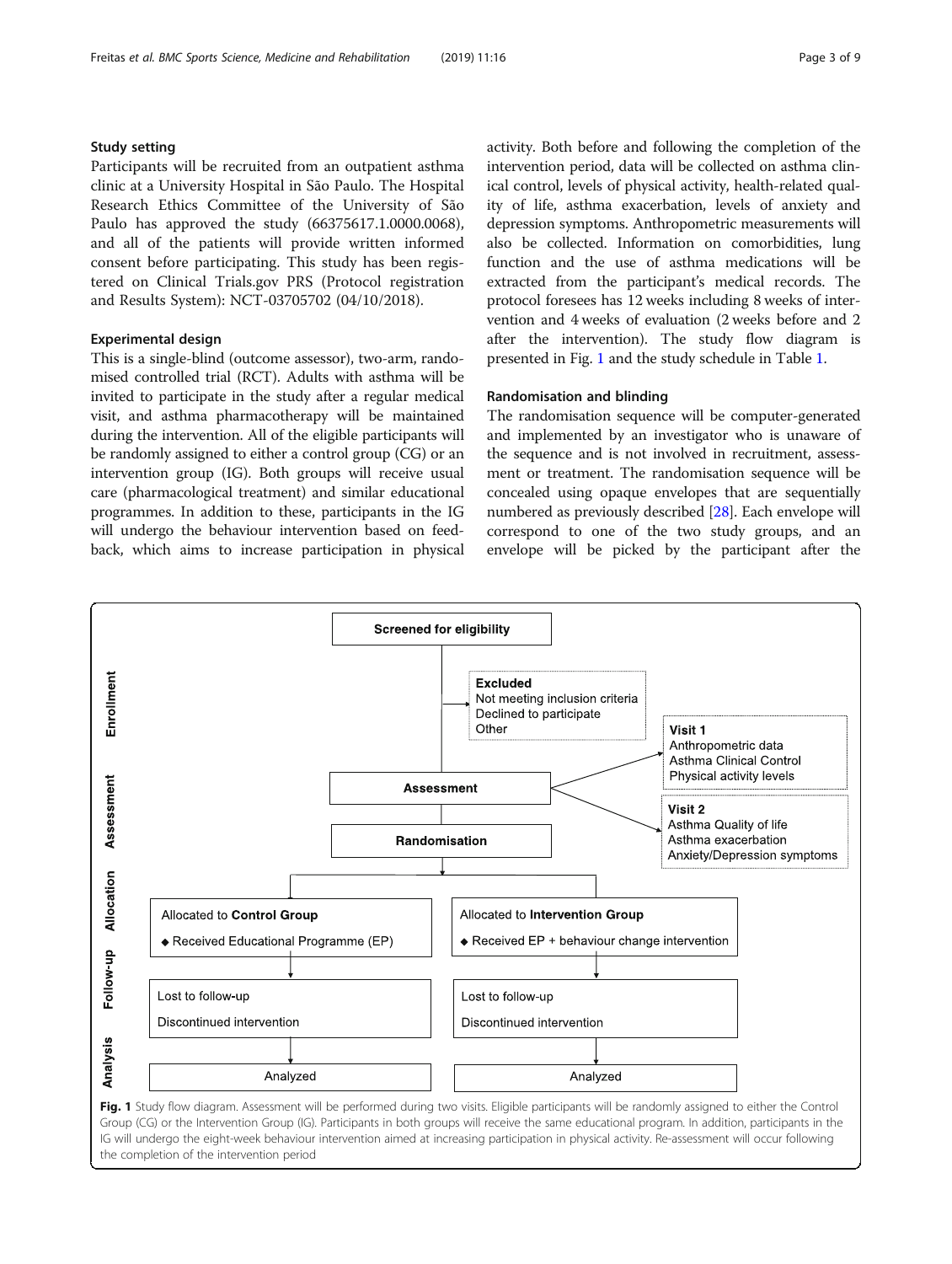| Timepoint                                                                      | <b>STUDY PERIOD</b> |                              |                 |          |          |
|--------------------------------------------------------------------------------|---------------------|------------------------------|-----------------|----------|----------|
|                                                                                | Enrolment<br>$-t1$  | Allocation<br>$\overline{0}$ | Post-allocation |          |          |
|                                                                                |                     |                              | $t_I$           | $t_2$    | $t_3$    |
| Enrolment:                                                                     |                     |                              |                 |          |          |
| Eligibility screen                                                             | X                   |                              |                 |          |          |
| Informed consent                                                               | X                   |                              |                 |          |          |
| Allocation                                                                     |                     | Χ                            |                 |          |          |
| Interventions:                                                                 |                     |                              |                 |          |          |
| Educational programme                                                          |                     | Χ                            | Χ               |          |          |
| Behaviour intervention                                                         |                     | X                            | X               | $\times$ |          |
| Assessments:                                                                   |                     |                              |                 |          |          |
| Anthropometric data, comorbidities, medication, onset of asthma, lung function | Χ                   |                              |                 |          | X        |
| Asthma Clinical Control                                                        | Χ                   |                              |                 |          | $\times$ |
| Physical Activity levels                                                       | X                   | $\times$                     | $\times$        | $\times$ | $\times$ |
| Health-related quality of life                                                 |                     | X                            |                 |          | X        |
| Asthma exacerbation                                                            |                     | Χ                            |                 |          | X        |
| Anxiety and Depression symptoms                                                |                     | Χ                            |                 |          | X        |

<span id="page-3-0"></span>Table 1 SPIRIT schedule of study recruitment, intervention and assessments. Group allocation will occur after a regular medical visit at the Pulmonary Division of the University of Sao Paulo Clinics Hospital; t1 = month 1; t2 = month 2; t3 = month 3

baseline assessments. The nature of the interventions will preclude the blinding of the participants and blinding of the physiotherapist who will deliver the education and behaviour intervention. However, the outcome and the statistic assessor will be blinded to group allocation.

## Interventions

#### Educational programme

Participants in both the CG and the IG will complete a similar educational programme consisting of two 90-min classes, held in different weeks. The classes will include an education videotape, presentations and group discussions. The first class will address asthma education, which will include information about the pathophysiology of asthma, instructions on both medication and use of the peak flow meter, self-monitoring techniques, environmental control techniques and avoidance strategies [[1,](#page-7-0) [29\]](#page-7-0). The second class will address the current international physical activity recommendations as well as the importance and benefits of being physically active and maintaining a healthy lifestyle [\[26\]](#page-7-0).

# Behaviour intervention

Participants in the IG will undergo a behaviour counselling programme, combined with a monitoring-andfeedback tool, which will aim to increase participation in physical activity. The behaviour intervention will be based on the transtheoretical model, which recognizes behaviour change as a dynamic process that moves through stages and that reinforces change via goalsetting, skill-development and self-control [\[14](#page-7-0), [30](#page-7-0)].

Participants will be requested to attend eight one-onone face-to-face goal-setting consultations, once a week, with each consultation lasting approximately 40 min. At the beginning of the intervention, a motivational interview will be conducted, in order to identify the physical activity behaviour stage the participant is at, by using a validated questionnaire [\[31](#page-7-0)]. Participants will be offered a commercially available activity monitor (wearable device), known as a Fitbit Flex 2 (Fitbit Inc., San Francisco, CA, USA), to wear during the 3 days prior to each consultation. During each weekly consultation, data from the activity monitor will be downloaded and reviewed. An individual action plan, tailored according to each participant's level of physical activity and behaviour change stage, will be established with realistic goals in order to increase the time spent in physical activity. After 3 weeks of intervention, discussion about sedentary behaviour will be implemented to raise awareness of the risks of prolonged uninterrupted periods of sitting in order to reduce time spent sedentary (i.e. sitting, reclining or lying during waking hours). Participants will be asked to complete a physical activity diary (daily book) and sign a contract with the health professional in order to commit to an action plan.

Weekly physical activity goals will be set using data provided by the "Fitbit", using the behaviour change techniques such as self-monitoring, individual goal setting, feedback on behaviour, problem-solving coping planning, behaviour contract, as also others approach (motivational interviewing) and considerations (managing relapses) [\[13](#page-7-0)–[16](#page-7-0)]. During the last eight consultation,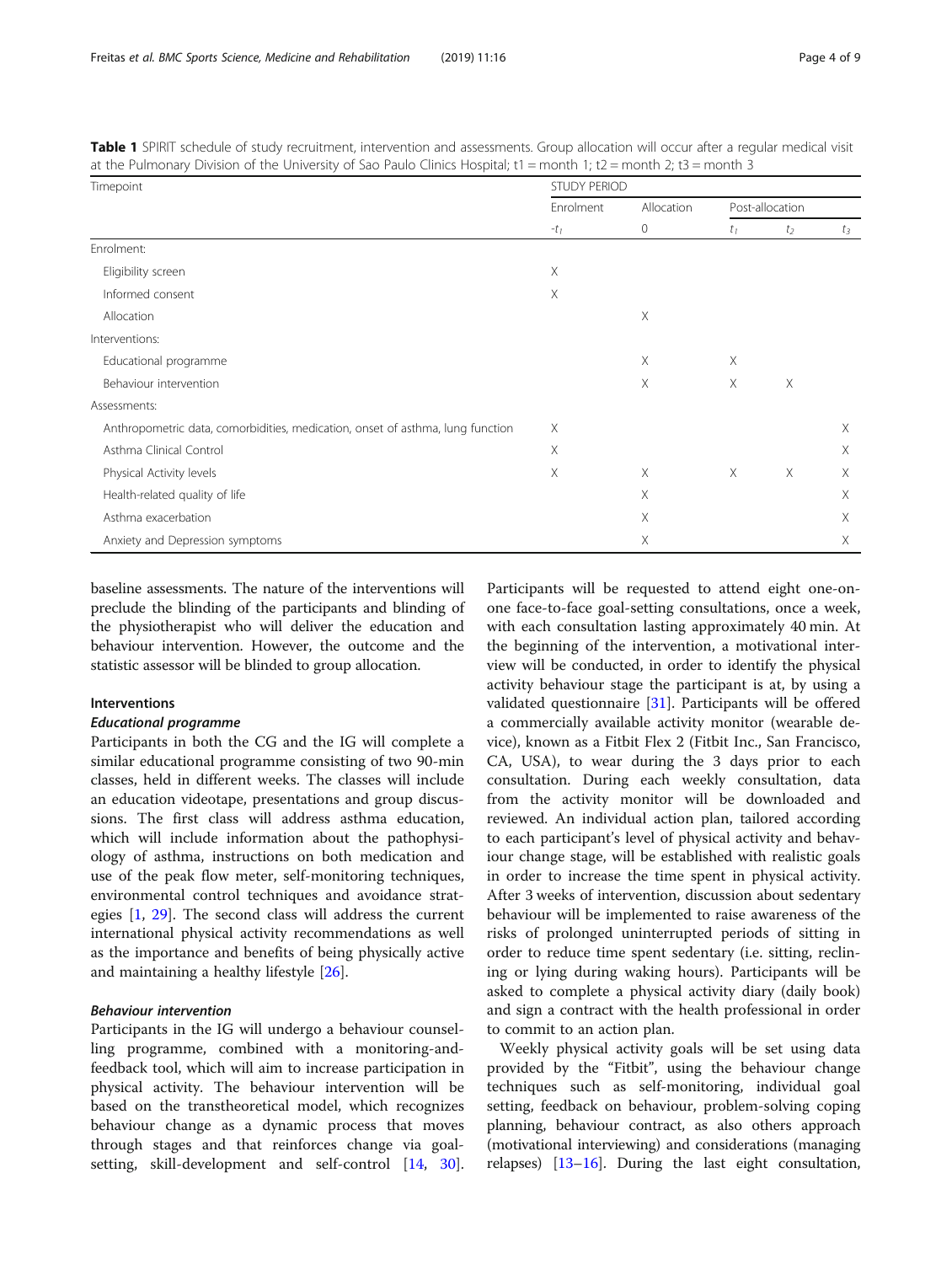participants will be interviewed in order to identify the any change in behaviour stage as well as to discuss the goals that have been achieved, the benefits of participating in the behaviour intervention, the strategies that were used to overcome barriers to physical activity and the long-term goals that will be used to remain physically active. The schedule and content of each individual session are summarized in Table 2.

# Outcome measures Primary outcome

Asthma clinical control Asthma clinical control will be measured using the Asthma Control Questionnaire (ACQ). The ACQ, a reliable and validated tool [[32](#page-7-0), [33](#page-7-0)] that consists of five questions related to asthma symptoms (daytime and night-time symptoms, activity limitations,

Table 2 Description of the behavioural change intervention sessions

| No. Week                                 | Topics covered                                                                                                                                                                                                                                                                                                                                                                                                                                                                                                                                                |  |  |
|------------------------------------------|---------------------------------------------------------------------------------------------------------------------------------------------------------------------------------------------------------------------------------------------------------------------------------------------------------------------------------------------------------------------------------------------------------------------------------------------------------------------------------------------------------------------------------------------------------------|--|--|
| Week 1:<br>Lifestyle choices             | • Motivational interview to establish an educational diagnosis<br>• Identify the behaviour stage regarding physical activity<br>· Raise awareness of physical activity benefits<br>. Provide the Fitbit flex 2 and ask them to wear it for at least 3 days each week                                                                                                                                                                                                                                                                                          |  |  |
| Week 2:<br>Why become physically active? | • Raise awareness of the physical activity international recommendations<br>• Deepen the knowledge about the physical activity benefits for patients with<br>asthma<br>• Review Fitbit flex 2 data of the past week and set one smart weekly goal<br>(number of steps)<br>• Establish the action planning (goal) and sign a contract<br>· Evaluate the confidence of patients in achieving the goal (self-efficacy)<br>• Explain about the use of the workbook, diary and vibration alert                                                                     |  |  |
| Week 3:<br>Sedentary behaviour           | • Raise awareness of the risks of prolonged uninterrupted periods of sitting<br>• Ask them to start monitoring their sitting time (diary in a workbook)<br>• Discuss strategies to stand up/break up the sedentary time, according to the<br>Fitbit flex 2 vibration function<br>• Review achievement (using the diary and Fitbit flex 2 data) of the current goal<br>• Discuss progress of the current goal<br>· Set one smart weekly goal (number of steps)                                                                                                 |  |  |
| Week 4:<br>Dealing with barriers         | • Dealing with barriers (as part of action and coping planning)<br>• Brainstorm the main barriers and possible solutions/modifications<br>· Discuss preferred activities<br>· Invite participants to come up with ideas for walking (progression in duration/intensity)<br>• Congratulate patients on any success (positive reinforcement) and ask them to reflect<br>on any difficulties<br>• Review achievement (using the diary and Fitbit flex 2 data) of the current goal<br>• Progress the current smart goal (number of steps and sedentary behaviour) |  |  |
| Week 5:<br>Self-control                  | • Facilitate self-control (how to self-monitor the negative and positive behaviours<br>regarding PA)<br>• Identify the benefits acquired with the lifestyle change and reinforce the<br>commitment to change<br>· Invite participants to come up with ideas to break up the sedentary time<br>• Review achievement (using the diary and Fitbit flex 2 data) of the current goal<br>· Progress current goal(s) as able/required                                                                                                                                |  |  |
| Week 6:<br>Setting additional goal       | • Review initial goal and discuss the progress of this goal (challenges)<br>• Evaluate the confidence about achieving the new goal (self-efficacy)<br>• Reinforce the health benefits of increased participation in PA and of breaking up<br>sedentary time<br>· Congratulate any success and reflect on any difficulties<br>• Review achievement (using the diary and Fitbit flex 2 data) of the current goal<br>• Set a new smart goal as able/required                                                                                                     |  |  |
| Week 7:<br>Being rewarded                | • Identify the behaviour stage regarding physical activity<br>• Discuss the change (or not) that was achieved, as well as the benefits acquired<br>with the new lifestyle<br>• Discuss positive reinforcement<br>• Review achievement (using the diary and Fitbit flex 2 data) of the current goal<br>• Set a final goal (number to steps)                                                                                                                                                                                                                    |  |  |
| Week 8:<br>Goal balance                  | • Final motivational interview (goal setting, benefits acquired and strategies to<br>overcome barriers)<br>· Reinforce the importance of following through with these changes<br>Establish a long-term goal to stay physically active                                                                                                                                                                                                                                                                                                                         |  |  |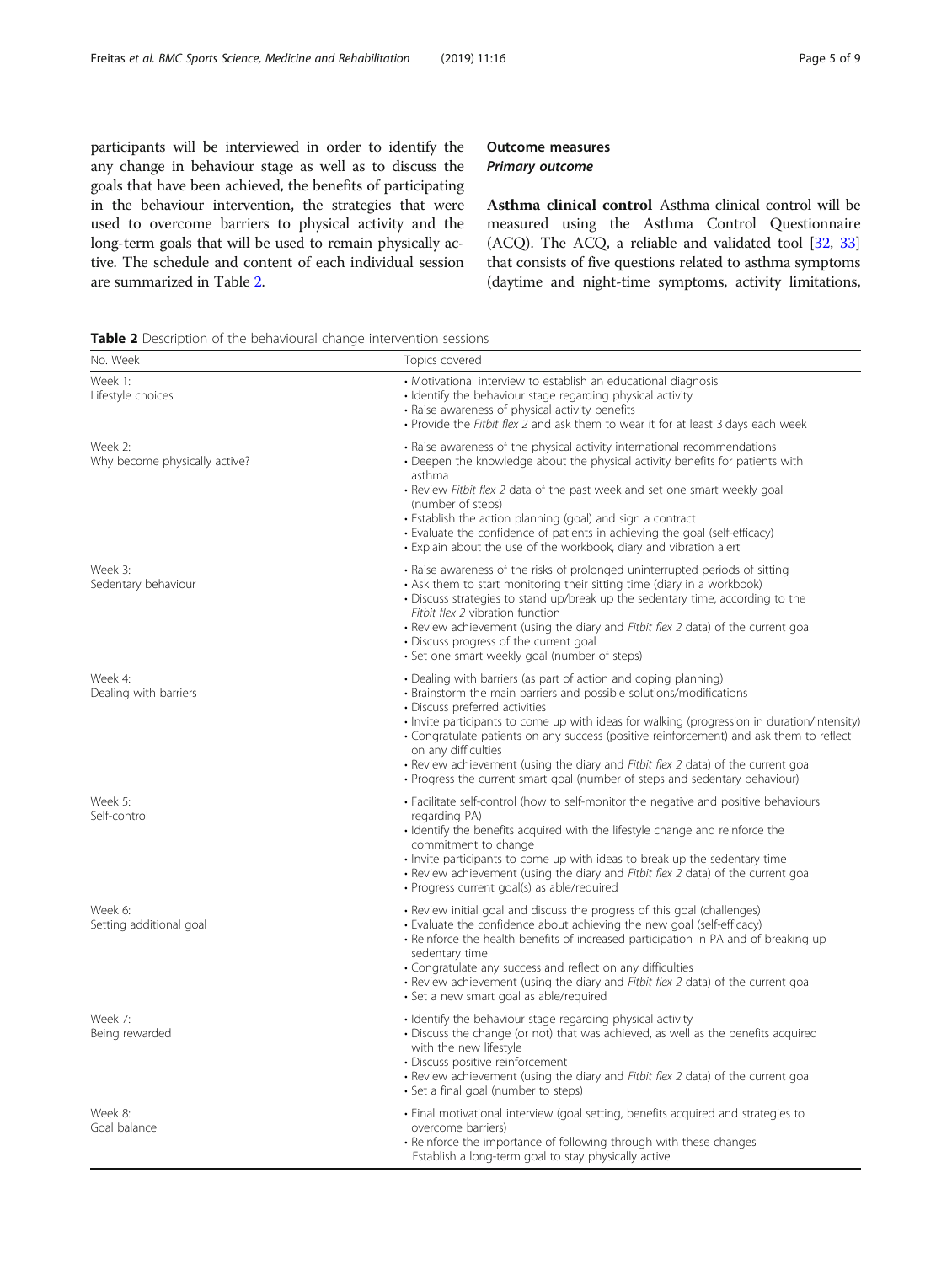dyspnoea and wheezing), one question on rescue medication (the use of short-acting  $\beta_2$  agonists) and one question on lung function (forced expiratory volume in 1 s  $[FEV<sub>1</sub>]$ before bronchodilation expressed as a percent of the predicted value). The score of the ACQ ranges between 0 and 6. Scores lower than 0.75 are associated with good asthma control, whereas scores greater than 1.5 are indicative of poorly controlled asthma [\[27](#page-7-0)]. A change of at least 0.5 points in the ACQ score is regarded as being clinically significant [\[34\]](#page-7-0).

# Secondary outcomes

Levels of physical activity and sleep Levels of physical activity and sleep will be objectively measured by an accelerometer (Actigraph GT9X, Actigraph, Pensacola, FL, USA) [[35\]](#page-7-0). The device will be initialized via a computer interface in order to collect data in 60-s epochs on the 9 axes by using specific software (ActiLife 6.13.3 Firmware version). Each participant will be instructed to wear the device, on the waist (using an elastic belt) during the day and on the non-dominant wrist at night, for seven consecutive days both before and following the completion of the intervention period. Data will be presented as the average number of steps per day (steps/day), as well as the time spent in moderate to vigorous physical activities (MVPA, minutes/day)  $( \ge 1951$  cpm), light-intensity physical activity ( $\geq 100$  and < 1951 cpm) and time spent sedentary  $( $100 \text{ cm}$ ), expressed as the percentage of$ waking hours. The outcomes derived from the sleep monitor will be sleeping latency (the amount of time needed to fall asleep) and sleep efficiency (number of sleep minutes divided by the total number of minutes the participant was in bed). The device is a valid and reliable method for detecting sleep/wake diurnal patterns compared with polysomnography [[36\]](#page-7-0).

Asthma-related quality of life Health-related asthma quality of life will be assessed by the Asthma Quality of Life Questionnaire (AQLQ). The AQLQ comprises four domains: activity limitations, symptoms, emotional function and environmental stimuli. The AQLQ has been translated into Portuguese and validated in a Portuguese-speaking population [[37\]](#page-7-0). The AQLQ score ranges between 0 and 7 and the higher the score, the better the quality of life. An improvement of 0.5 points following intervention is considered to be clinically significant [[38](#page-7-0)].

Asthma exacerbation Asthma exacerbation is defined as the occurrence of events that are troublesome to the patient or that require urgent action on the part of the patient and physician, thus prompting a need for a change in treatment [\[39\]](#page-7-0). At least one of the following criteria will be used to define an exacerbation during the current study: the use of  $\geq 4$  puffs of rescue medication per 24 h during a 48-h period; a need for systemic corticosteroids; an unscheduled medical appointment and either a visit to an emergency room or a hospitalization [\[29](#page-7-0), [39](#page-7-0)].

Anxiety and depression symptoms Symptoms of anxiety and depression will be assessed by the Hospital Anxiety and Depression Scale (HADS) [\[40](#page-7-0)], which consists of 14 items divided into 2 subscales (7 for anxiety and 7 for depression). Each item is scored from 0 to 3, with a maximum score of 21 points for each subscale. The HADS uses a cut-off score to classify participants as having or not having symptoms of anxiety or depression  $\left(\text{score} > 9 \text{ each}\right) [41].$  $\left(\text{score} > 9 \text{ each}\right) [41].$  $\left(\text{score} > 9 \text{ each}\right) [41].$ 

Anthropometric indexes Height, body-weight (Filizola®, Brazil), waist circumference, hip circumference and waist-to-hip ratio (WHR) will be measured by using a standardized protocol [[42,](#page-7-0) [43](#page-8-0)]. Participants body mass index (BMI) will be obtained by dividing body-weight (in kilograms) by their height (in metres squared) [[44](#page-8-0)].

#### Data analysis

A sample of 46 participants has been estimated as the number needed to provide 80% power in order to detect a between-group difference (favouring the IG) of  $0.5 \pm$ 0.7 in the ACQ score (effect size of 0.7) [[34](#page-7-0)]. The final sample size will be set at 55 patients, assuming up to a 20% loss during follow-up, as described previously [\[8](#page-7-0), [29\]](#page-7-0). The results will be analysed according to the intention-to-treat principle, as recommended by the CONSORT statement [[45\]](#page-8-0), using specific software (SigmaStat 3.5, Systat Software Inc.). The distribution of the data for the continuous outcomes will be assessed using the Shapiro Wilk test. Data that are not normally distributed will be transformed, and a repeated measure ANOVA will be used to test the interactions between time and treatment. A Holm-Sidak correction will be applied in order to adjust for multiple comparisons. P values < 0.05 will be considered statistically significant.

# Trial status

Recruitment commenced early in October 2018, and it is expected that recruitment will take approximately 6 months to complete, with final data collection occurring in November 2019.

# **Discussion**

In the recent years, there is a growing scientific interest about the benefits of physical activity and sedentary behaviour, especially in regard to chronic respiratory diseases [[18](#page-7-0), [46](#page-8-0)]. This interest has been driven, at least in part, by several studies in people with COPD that have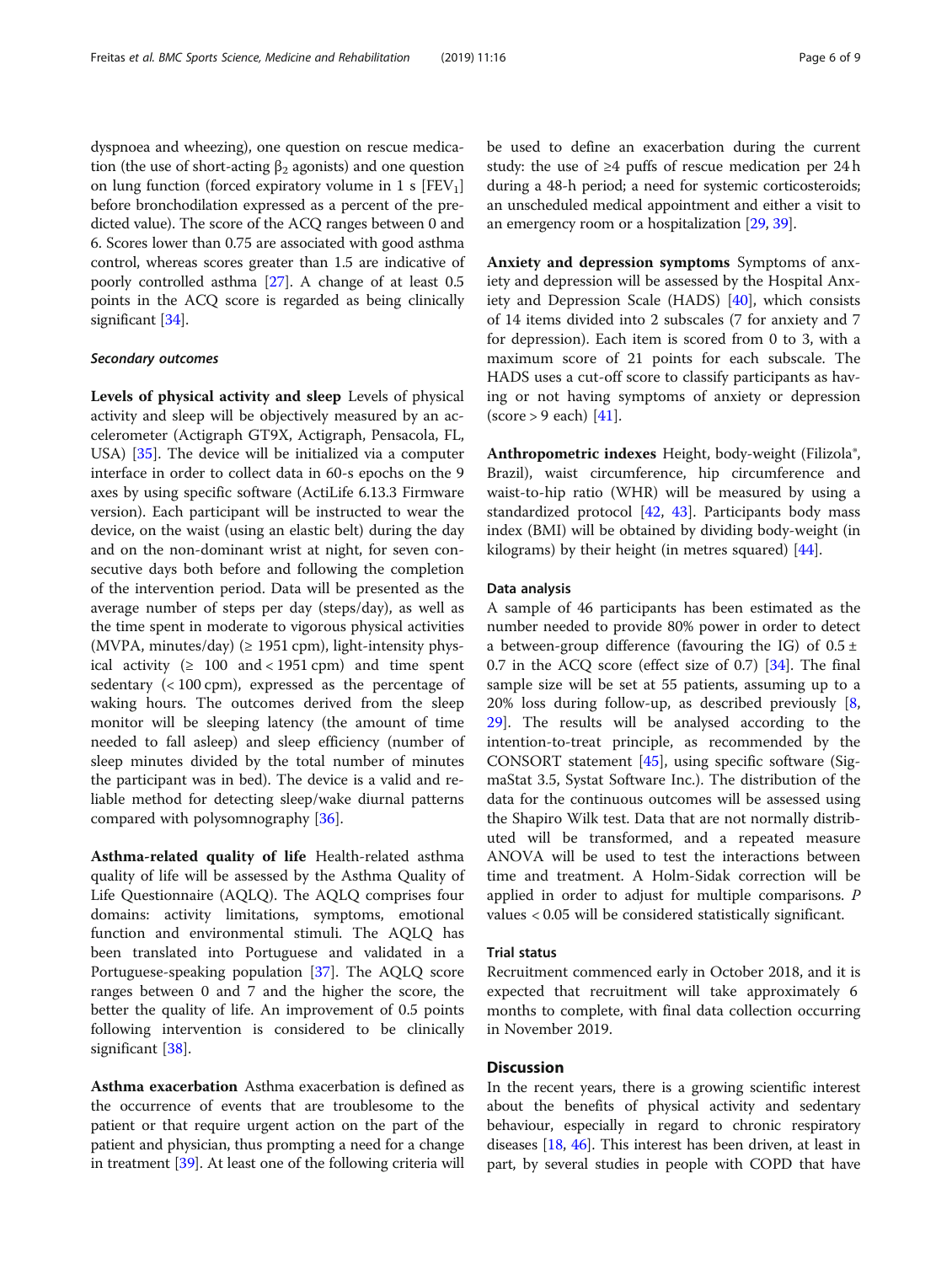shown an association between low levels of physical activity and poor health outcomes [[18](#page-7-0)]. Improvements in physical fitness has been shown to have beneficial effects on the general health of subject with asthma  $[6]$  $[6]$ . However, most of them also avoid taking part in regular activities and sports due to fear of worsening of their asthma symptoms [[47](#page-8-0)]. Therefore, studies investigating interventions aimed at increasing levels of physical activity remain less explored in patients with asthma.

The most recent Cochrane review investigating the role of exercise training in people with asthma, demonstrated that aerobic exercise was effective at improving physical fitness, health-related quality of life and asthma symptoms [[6](#page-7-0)]. However, the effect of levels of physical activity was unclear. Of note, despite the strong evidence that pulmonary rehabilitation (which includes exercise training) improves several outcomes in people with COPD including symptoms, health-related quality of life and exercise capacity, people present minimal, if any, change in levels of physical activity following the completion of the program [[48](#page-8-0), [49](#page-8-0)]. This result is not surprising because pulmonary rehabilitation programmes aim to improve functional capacity and symptoms, but do not include specific elements that are designed to modify daily behaviour [\[49\]](#page-8-0). This hypothesis is supported by a recent review that demonstrated that physical activity counselling interventions in people with COPD are likely to be more successful in modifying physical activity than rehabilitation programmes [[18\]](#page-7-0).

Outside the framework of pulmonary rehabilitation, there has been considerable interest in other strategies that improve physical activity in people with COPD. For example, physical activity counselling has been shown to be a very promising intervention in improving physical activity levels of people with COPD [\[18](#page-7-0)]. Some of the key components of physical activity counselling are self-monitoring of daily activities, coaching and goal-setting based on relative increases in baseline background activity, along with feedback via an activity monitor [[49](#page-8-0)]. Activity monitors that provide feedback to users have been considered to be effective in increasing physical activity in many counselling interventions [[50](#page-8-0), [51](#page-8-0)]. In addition, there is similar technology for the selfmonitoring the time spent in sedentary behaviour via visual and vibrotactile feedback [\[52\]](#page-8-0). Of note, the effects of physical activity counselling have not been investigated in people with asthma.

Although there is evidence suggesting that people with asthma who have higher levels of physical activity present with better health outcomes, it is unknown whether an intervention aimed at changing participation in physical activity is a potential nonpharmacological approach for asthma clinical control. Therefore, the results of the proposed study have the potential to contribute significantly to improving the management of people with moderate-to-severe asthma symptoms.

#### Abbreviations

ACQ: Asthma control questionnaire; AQLQ: Asthma-related quality of life; BMI: Body mass index; CG: Control group; COPD: Chronic obstructive pulmonary disease; EIB: Exercise-induced bronchoconstriction; GINA: Global Initiative for Asthma; IG: Intervention group (IG); MET: Metabolic equivalent of task; MVPA: Moderate and vigorous physical activity; RCT: Randomised controlled trial; SB: Sedentary behaviour; WHR: Waist-to-hip ratios

#### Acknowledgements

The authors gratefully acknowledge all the patients and health professionals who will participate in this trial and also the Sao Paulo Research Foundation (FAPESP) and the Conselho Nacional de Pesquisa (CNPq) for the financial support.

#### Authors' contributions

PDF: significant manuscript write and review, study concept and design; RFX, NFPP, RMCP, AC and RS: substantial contribution to the design of this trial and manuscript review; MAM: project supervision, manuscript review; VC and KH: study design; manuscript review; CRFC: project supervision, manuscript write and review, study concept and design; overall study coordination. All authors read and approved the final version of the manuscript.

#### Funding

The study is supported by the São Paulo Research Foundation (FAPESP; Phone: + 55 11 3838–4000) and by the Conselho Nacional de Pesquisa (CNPq; Phone: 55 61 32114000). The grant CNPq 311443/2014–1 support the scholarship of CRFC as well as the patient's transport and equipment while the grant FAPESP 2016/17093–0 support the Postdoctoral Research Scholarship of PDF. VC is supported by the Cancer Council of Western Australia Postdoctoral Research Fellowship. The authors declare that the funders have no role in the design of the study and collection, analysis, and interpretation of data and in writing the manuscript.

## Availability of data and materials

The datasets used and/or analysed during the study are available from the corresponding author on reasonable request.

#### Ethics approval and consent to participate

This protocol is approved by the Hospital Research Ethics Committee of the University of Sao Paulo (66375617.1.0000.0068). The study methodology was documented in a protocol and registered in Clinical Trials.gov PRS (Protocol registration and Results System): NCT-03705702 on 4 October 2018 prior to starting recruitment. All participants are given verbal and written information about the study and have to provide signed consent to participate in the research. The information collected about participants is individually identifiable by members of the research team only. Each participant will be allocated a unique numeric code (ID Number) such that all stored electronic data (e.g., databases, data files) will not contain identifiable data until the completion of the study. All confidential information is stored in locked filing cabinets, and only deidentified data will be presented or published.

#### Consent for publication

Not applicable

#### Competing interests

The authors declare that they have no competing interests.

#### Author details

<sup>1</sup>Department of Physical Therapy, Medical School, University of Sao Paulo, Sao Paulo, Brazil. <sup>2</sup>Pulmonary Division, Heart Institute (InCor), Clinics Hospital, Medical School, University of Sao Paulo, Sao Paulo, Brazil. <sup>3</sup>Department of Medicine, Laboratory of Experimental Therapeutics, Medical School, University of Sao Paulo, Sao Paulo, Brazil. <sup>4</sup>School of Physiotherapy and Exercise Science, Faculty of Health Sciences, Curtin University, Perth, WA, Australia. <sup>5</sup>Institute for Respiratory Health, Sir Charles Gairdner Hospital, Perth, WA, Australia. <sup>6</sup>Department of Medicine, School of Medicine, University of Sao Paulo, Av. Dr Arnaldo 455 – Room 1210, São Paulo, SP 01246-903, Brazil.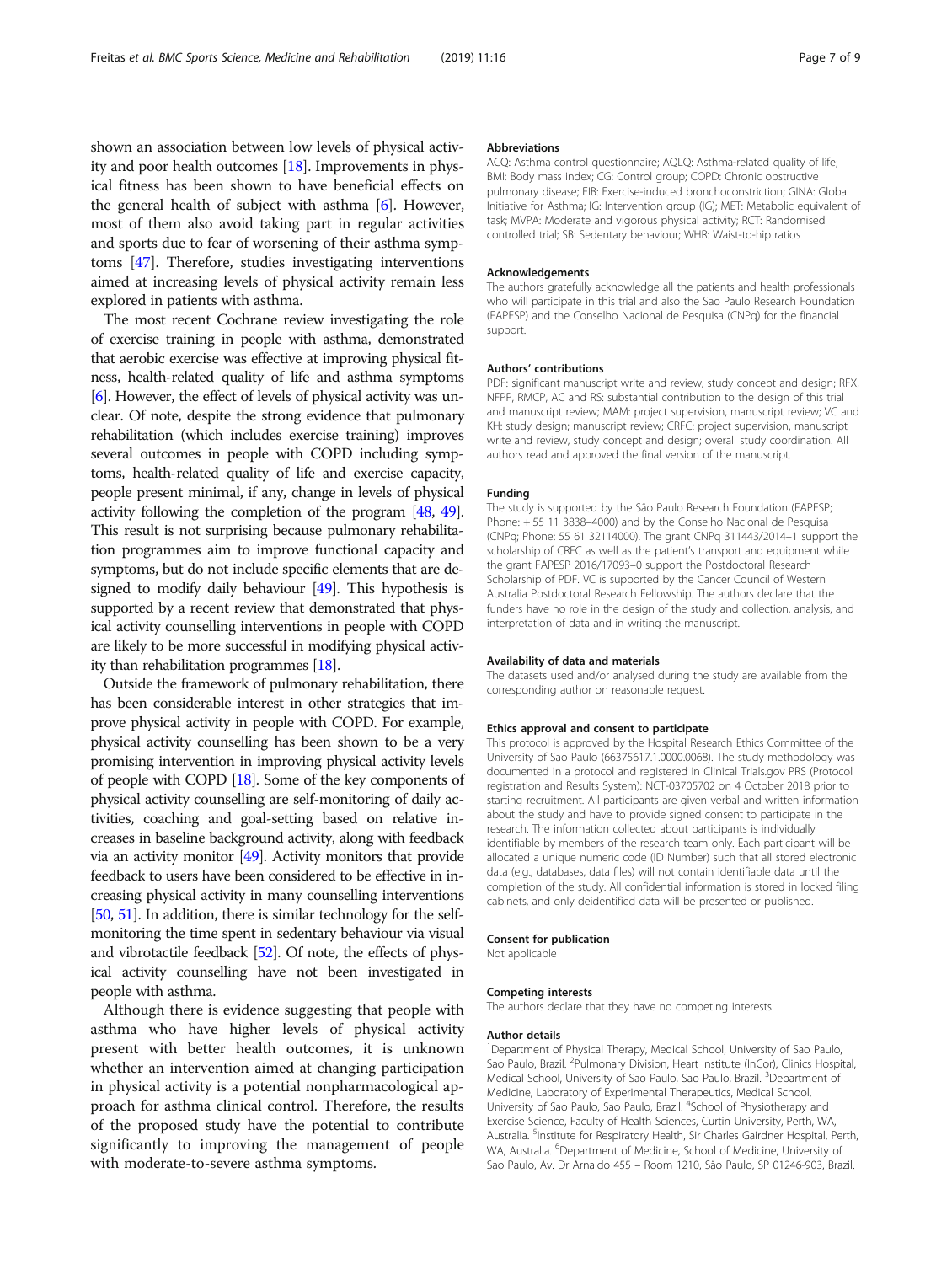#### <span id="page-7-0"></span>Received: 12 June 2019 Accepted: 24 July 2019 Published online: 14 August 2019

#### References

- 1. Global Initiative fos ashtma (GINA). Global strategy for asthma management and prevention. Bathesda: National Institutes of Health/National Heart, Lung and Blood Institute of Health; 2018. [https://www.ginasthma.org.](https://www.ginasthma.org) Accessed 21 Sept 2018
- 2. Cordova-Rivera L, Gibson PG, Gardiner PA, McDonald VM. A systematic review of associations of physical activity and sedentary time with asthma outcomes. J Allergy Clin Immunol Pract. 2018;6(6):1968-81.
- van't Hul AJ, Frouws S, van den Akker E, van Lummel R, Starrenburg -Rzaemberg A, van Bruggen A, et al. Decreased physical activity in adults with bronchial asthma. Respir Med. 2016;114:72–7.
- 4. Garcia-Aymerich J, Varraso R, Anto JM, Camargo CA Jr. Prospective study of physical activity and risk of asthma exacerbations in older women. Am J Respir Crit Care Med. 2009;179(11):999–1003.
- Lee IM, Shiroma EJ, Lobelo F, Puska P, Blair SN, Katzmarzyk PT, et al. Effect of physical inactivity on major non-communicable diseases worldwide: an analysis of burden of disease and life expectancy. Lancet. 2012;380(9838):219–29.
- 6. Carson KV, Chandratilleke MG, Picot J, Brinn MP, Esterman AJ, Smith BJ. Physical training for asthma. Cochrane Database Syst Rev. 2013;9:CD001116.
- 7. Dogra S, Kuk JL, Baker J, Jamnik V. Exercise is associated with improved asthma control in adults. Eur Respir J. 2011;37(2):318–23.
- 8. Franca-Pinto A, Mendes FA, de Carvalho-Pinto RM, Agondi RC, Cukier A, Stelmach R, et al. Aerobic training decreases bronchial hyperresponsiveness and systemic inflammation in patients with moderate or severe asthma: a randomised controlled trial. Thorax. 2015;70(8):732–9.
- 9. Freitas PD, Ferreira PG, da Silva A, Trecco S, Stelmach R, Cukier A, et al. The effects of exercise training in a weight loss lifestyle intervention on asthma control, quality of life and psychosocial symptoms in adult obese asthmatics: protocol of a randomized controlled trial. BMC Pulm Med. 2015;15:124.
- 10. Freitas PD, Silva AG, Ferreira PG, Da Silva A, Salge JM, Carvalho-Pinto RM, et al. Exercise improves physical activity and comorbidities in obese adults with asthma. Med Sci Sports Exerc. 2018;50(7):1367–76.
- 11. Mendes FA, Goncalves RC, Nunes MP, Saraiva-Romanholo BM, Cukier A, Stelmach R, et al. Effects of aerobic training on psychosocial morbidity and symptoms in patients with asthma: a randomized clinical trial. Chest. 2010; 138(2):331–7.
- 12. King AC, Blair SN, Bild DE, Dishman RK, Dubbert PM, Marcus BH, et al. Determinants of physical activity and interventions in adults. Med Sci Sports Exerc. 1992;24(6 Suppl):S221–36.
- 13. Anderson ES, Wojcik JR, Winett RA, Williams DM. Social-cognitive determinants of physical activity: the influence of social support, selfefficacy, outcome expectations, and self-regulation among participants in a church-based health promotion study. Health Psychol. 2006;25(4):510–20.
- 14. Michie S, van Stralen MM, West R. The behaviour change wheel: a new method for characterising and designing behaviour change interventions. Implement Sci. 2011;6:42.
- 15. Sallis JF, Haskell WL, Fortmann SP, Vranizan KM, Taylor CB, Solomon DS. Predictors of adoption and maintenance of physical activity in a community sample. Prev Med. 1986;15(4):331–41.
- 16. Michie S, Richardson M, Johnston M, Abraham C, Francis J, Hardeman W, et al. The behavior change technique taxonomy (v1) of 93 hierarchically clustered techniques: building an international consensus for the reporting of behavior change interventions. Ann Behav Med. 2013;46(1):81–95.
- 17. Cavalheri V, Straker L, Gucciardi DF, Gardiner PA, Hill K. Changing physical activity and sedentary behaviour in people with COPD. Respirology. 2016; 21(3):419–26.
- 18. Mantoani LC, Rubio N, McKinstry B, MacNee W, Rabinovich RA. Interventions to modify physical activity in patients with COPD: a systematic review. Eur Respir J. 2016;48(1):69–81.
- 19. Mancuso CA, Choi TN, Westermann H, Wenderoth S, Hollenberg JP, Wells MT, et al. Increasing physical activity in patients with asthma through positive affect and self-affirmation: a randomized trial. Arch Intern Med. 2012;172(4):337–43.
- 20. Dias-Junior SA, Reis M, de Carvalho-Pinto RM, Stelmach R, Halpern A, Cukier A. Effects of weight loss on asthma control in obese patients with severe asthma. Eur Respir J. 2014;43(5):1368–77.
- 21. Neder JA, Nery LE, Silva AC, Cabral AL, Fernandes AL. Short-term effects of aerobic training in the clinical management of moderate to severe asthma in children. Thorax. 1999;54(3):202–6.
- 22. Biswas A, Oh PI, Faulkner GE, Bajaj RR, Silver MA, Mitchell MS, et al. Sedentary time and its association with risk for disease incidence, mortality, and hospitalization in adults: a systematic review and meta-analysis. Ann Intern Med. 2015;162(2):123–32.
- 23. Tremblay MS, Aubert S, Barnes JD, Saunders TJ, Carson V, Latimer-Cheung AE, et al. Sedentary Behavior Research Network (SBRN) – Terminology Consensus Project process and outcome. Int. J. Behav. Nutr. Phys. Act. 2017;14(1).
- 24. Hill K, Gardiner PA, Cavalheri V, Jenkins SC, Healy GN. Physical activity and sedentary behaviour: applying lessons to chronic obstructive pulmonary disease. Intern Med J. 2015;45(5):474–82.
- 25. Mancuso CA, Choi TN, Westermann H, Briggs WM, Wenderoth S, Charlson ME. Measuring physical activity in asthma patients: two-minute walk test, repeated chair rise test, and self-reported energy expenditure. J Asthma. 2007;44(4):333–40.
- 26. Garber CE, Blissmer B, Deschenes MR, Franklin BA, Lamonte MJ, Lee IM, et al. American College of Sports Medicine position stand. Quantity and quality of exercise for developing and maintaining cardiorespiratory, musculoskeletal, and neuromotor fitness in apparently healthy adults: guidance for prescribing exercise. Med Sci Sports Exerc. 2011;43(7):1334–59.
- 27. Juniper EF, Bousquet J, Abetz L, Bateman ED, Committee G. Identifying 'well-controlled' and 'not well-controlled' asthma using the asthma control questionnaire. Respir Med. 2006;100(4):616–21.
- 28. Ribeiro MA, Martins MA, Carvalho CR. Interventions to increase physical activity in middle-age women at the workplace: a randomized controlled trial. Med Sci Sports Exerc. 2014;46(5):1008–15.
- 29. Freitas PD, Ferreira PG, Silva AG, Stelmach R, Carvalho-Pinto RM, Fernandes FL, et al. The role of exercise in a weight-loss program on clinical control in obese adults with asthma. A randomized controlled trial. Am J Respir Crit Care Med. 2017;195(1):32–42.
- 30. Prochaska JO, DiClemente CC. Stages and processes of self-change of smoking: toward an integrative model of change. J Consult Clin Psychol. 1983;51(3):390–5.
- 31. Ribeiro MA, Martins Mde A, Carvalho CR. The role of physician counseling in improving adherence to physical activity among the general population. Sao Paulo Med J. 2007;125(2):115–21.
- 32. Juniper EF, O'Byrne PM, Guyatt GH, Ferrie PJ, King DR. Development and validation of a questionnaire to measure asthma control. Eur Respir J. 1999; 14(4):902–7.
- 33. Leite M, Ponte EV, Petroni J, D'Oliveira Junior A, Pizzichini E, Cruz AA. Evaluation of the asthma control questionnaire validated for use in Brazil. J Bras Pneumol. 2008;34(10):756–63.
- 34. Juniper E, Stahl E, O'Byrne P. Minimal important difference for the asthma control questionnaire. Am J Respir Crit Care Med. 2001;163:642(A).
- 35. Trost SG, McIver KL, Pate RR. Conducting accelerometer-based activity assessments in field-based research. Med Sci Sports Exerc. 2005;37(11 Suppl):S531–43.
- 36. Cellini N, Buman MP, McDevitt EA, Ricker AA, Mednick SC. Direct comparison of two actigraphy devices with polysomnographically recorded naps in healthy young adults. Chronobiol Int. 2013;30(5):691–8.
- 37. De Oliveira MA, Barbiere A, Santos LA, Faresin SM, Fernandes AL. Validation of a simplified quality-of-life questionnaire for socioeconomically deprived asthma patients. J Asthma. 2005;42(1):41–4.
- 38. Juniper EF, Guyatt GH, Willan A, Griffith LE. Determining a minimal important change in a disease-specific quality of life questionnaire. J Clin Epidemiol. 1994;47(1):81–7.
- 39. Reddel HK, Taylor DR, Bateman ED, Boulet LP, Boushey HA, Busse WW, et al. An official American Thoracic Society/European Respiratory Society statement: asthma control and exacerbations: standardizing endpoints for clinical asthma trials and clinical practice. Am J Respir Crit Care Med. 2009; 180(1):59–99.
- 40. Zigmond AS, Snaith RP. The hospital anxiety and depression scale. Acta Psychiatr Scand. 1983;67(6):361–70.
- 41. Botega NJ, Bio MR, Zomignani MA, Garcia C Jr, Pereira WA. Mood disorders among inpatients in ambulatory and validation of the anxiety and depression scale HAD. Rev Saude Publica. 1995;29(5):355–63.
- 42. Gordon CC, Chumlea WC, Roche AF. Stature, recumbent length and weigth. In: Lohman TG, Roche AF, Martorell R, editors. Anthropometric standardization reference manual. Champaign: Human Kinetics; 1988. p. 3–8.